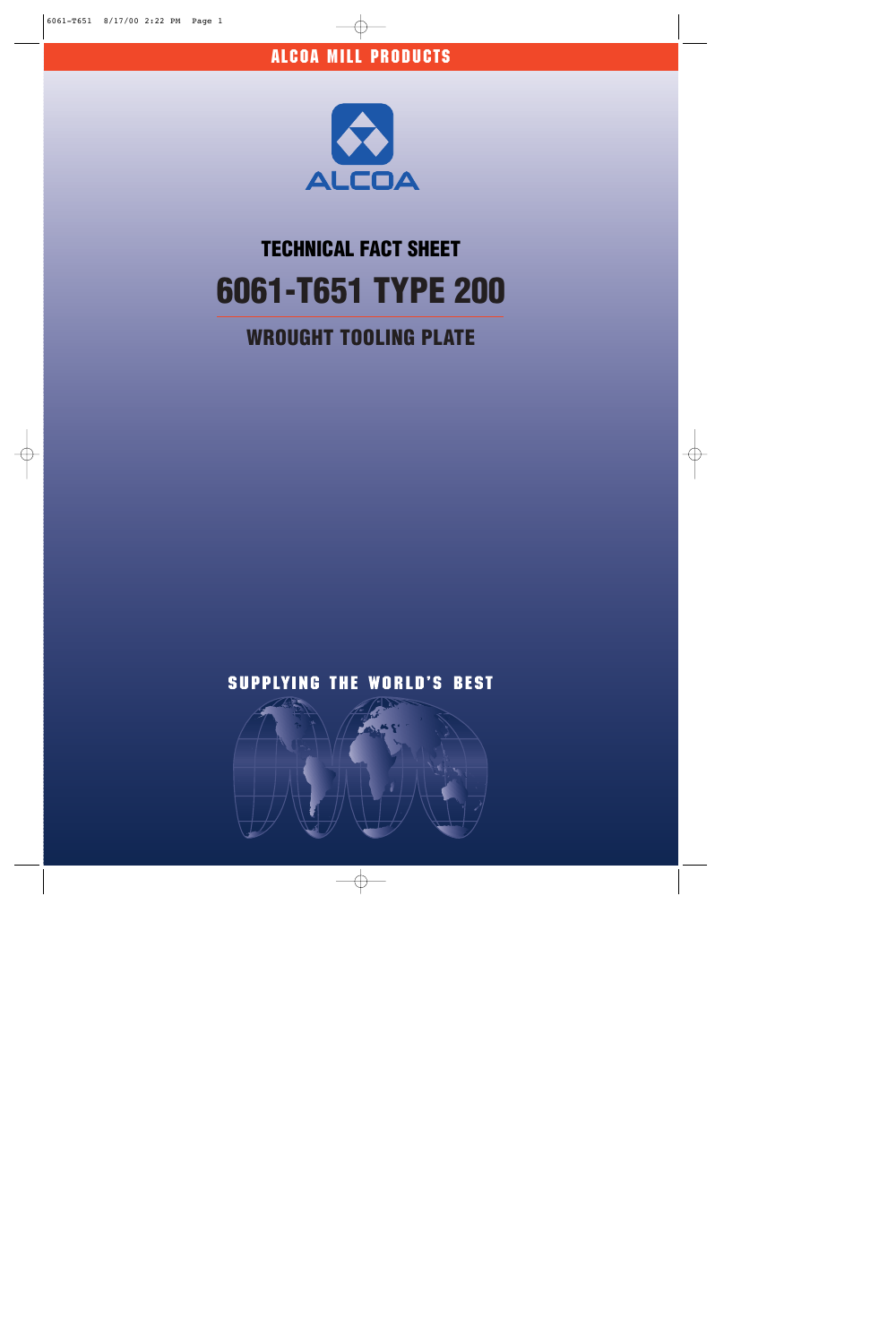### **TOOLING PLATE IMPROVEMENTS PROVIDE GUARANTEED QUALITY**

As an industry leader for more than 100 years, the Aluminum Company of America stands behind its commitment to quality processes, products, and performance for our customers. Type 200 6061-T651 wrought tooling plate is one of Alcoa's quality aluminum products. Type 200 is produced at Alcoa's state-of-the-art rolling mill in Davenport, Iowa, by the same people, equipment, and technology that have set aerospace and mold industry standards for quality and product development. Our tooling plate is produced and certified in accordance with Federal Specification QQ-A 250/11, AMS 4027, ASTM B 209 and ASME SB209. Its excellent machinability, weldability, and high strength (40-42 ksi yield) sets the industry standard for versatility with a wide range of applications and end uses. Alcoa's continued research and development has resulted in several new breakthroughs, including a new tolerance guarantee. When combined, these improvements make Alcoa 6061-T651 tooling plate the highest quality tooling plate available.

#### **Wide Plate Tolerances Guaranteed**

Changes in our production process allow Alcoa to now guarantee flatness and thickness tolerances on all Alcoa tooling plate, including our 72.50" wide plate. The improved guarantee sets a new industry standard for tooling plate tolerances. The guarantee includes both "as received" and "after sawing" tooling plate, so distributors receive stable, consistently flat plate for sawing operations while their customers receive blanks with minimal variations. Consistent blanks allow fewer set-ups, changes and more cost effective processing.

#### **Improved Stability and Consistency**

As you know, stability and consistency are integral to the quality of 6061-T651 plate. Alcoa's proprietary chemistry, casting, and production techniques provide excellent piece-to-piece stability and consistency. High stability and consistency reduce warping and movement during sawing and machining. Also, the plate's through-thickness consistency creates fewer metal inconsistencies for easier and faster machining, allowing less rework and fewer scrap pieces. And our superior lot-to-lot consistency means you get the same result time and time again, so you can develop standard procedures for machining and finishing operations.

#### **Expanded Satin Finish Range**

Alcoa's *genuine* satin finish is now available on all stocked 6061-T651 tooling plate through 2.00" thick and 60.50" wide. The satin finish is twice as smooth as plate with coarse, mechanical finishes. This superior smoothness lets you reduce or eliminate costly surface clean-up operations.

#### **Better Identification System**

Alcoa has also recently updated its marking system. The new method places product identification on the top of each plate rather than the bottom. This new system lets you more easily and accurately identify and select the proper alloy, temper, size, and specification. It also helps avoid errors by improving the traceability of sawed blanks.

#### **A Quality Commitment**

For over a century, Alcoa has committed itself to quality processes, products, and performance. This commitment to quality – combined with a strong dedication to our customers – has made Alcoa the leader in the aluminum industry. As the largest aluminum company in the world, Alcoa continuously strives to improve products and processes to meet customer needs and expectations.

#### **Guaranteed**

The improvements in our wrought tooling plate are one more example of the Alcoa commitment to excellence. The flatness and thickness tolerance guarantee on *all* Alcoa tooling plate, its improved stability and consistency, the expanded *genuine* satin finish gauge range, and the updated marking system make Alcoa's tooling plate the highest quality plate available. Find out how using Alcoa's Type 200 6061- T651 wrought tooling plate can improve your results – call your local Alcoa distributor today!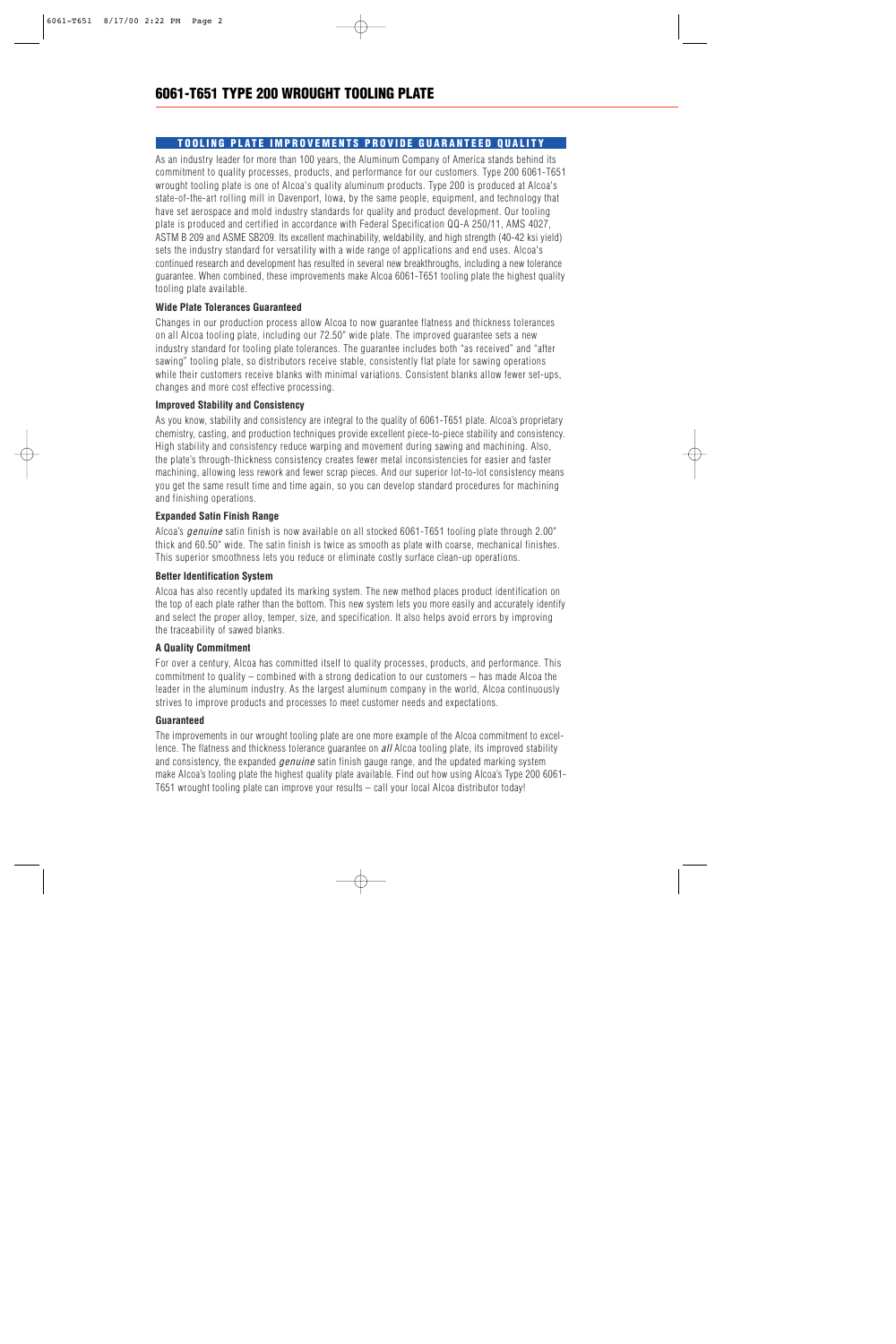#### **GUARANTEED TOLERANCES**

|                                  | <b>Thickness</b> | <b>Flatness</b>           |                                |                           | LBS/           | LBS/          | <b>Plates</b>     |
|----------------------------------|------------------|---------------------------|--------------------------------|---------------------------|----------------|---------------|-------------------|
| <b>Stocked Sizes</b>             |                  | Longitudinal<br>I N 6 F I | <b>Transverse</b><br>3 FT-4 FT | Short-Span<br>In Any 2 FT | Sa. FT<br>Est. | Plate<br>Est. | Per Skid<br>Exact |
| $.250 \times 36.5 \times 96.5$   | $+.012/-.000$    | .100                      | .125                           | .060                      | 3.61           | 88            | 46                |
| .250 x 48.5 x 96.5               | $+.014/-.000$    | .100                      | .125                           | .060                      | 3.63           | 118           | 34                |
| .250 x 48.5 x 144.5              | $+0.14/-000$     | .100                      | .125                           | .060                      | 3.63           | 177           | 22                |
| .250 x 60.5 x 144.5              | $+.015/-.000$    | .100                      | .125                           | .060                      | 3.63           | 221           | 18                |
| .250 x 72.5 x 144.5              | $+.015/-.000$    | .100                      | .125                           | .060                      | 3.63           | 264           | 15                |
| .313 x 48.5 x 144.5              | $+.014/-.000$    | .100                      | .125                           | .060                      | 4.52           | 220           | 18                |
| .375 x 36.5 x 96.5               | $+.015/-.000$    | .100                      | .125                           | .060                      | 5.41           | 132           | 30                |
| .375 x 48.5 x 144.5              | $+.017/-.000$    | .100                      | .125                           | .060                      | 5.41           | 263           | 15                |
| .375 x 60.5 x 144.5              | $+.020/-.000$    | .100                      | .125                           | .060                      | 5.44           | 330           | 12                |
| .375 x 72.5 x 144.5              | $+.020/-.000$    | .100                      | .125                           | .060                      | 5.44           | 395           | 10                |
| $.500 \times 36.5 \times 96.5$   | $+.023/-.000$    | .100                      | .125                           | .060                      | 7.21           | 176           | 23                |
| .500 x 48.5 x 144.5              | $+.023/-.000$    | .100                      | .125                           | .060                      | 7.21           | 351           | 11                |
| .500 x 60.5 x 144.5              | $+.027/-.000$    | .100                      | .125                           | .060                      | 7.25           | 440           | 9                 |
| .500 x 72.5 x 144.5              | $+.027/.000$     | .100                      | .125                           | .060                      | 7.25           | 527           | $\overline{7}$    |
| .625 x 48.5 x 144.5              | $+.023/-.000$    | .100                      | .100                           | .060                      | 8.98           | 437           | 9                 |
| .625 x 60.5 x 144.5              | $+.027/-.000$    | .100                      | .100                           | .060                      | 9.02           | 547           | $\overline{7}$    |
| .750 x 36.5 x 96.5               | $+.031/-.000$    | .100                      | .100                           | .060                      | 10.79          | 264           | 15                |
| .750 x 48.5 x 144.5              | $+.031/-.000$    | .100                      | .100                           | .060                      | 10.79          | 525           | $\overline{7}$    |
| .750 x 60.5 x 144.5              | $+.037/-.000$    | .100                      | .100                           | .060                      | 10.84          | 658           | 6                 |
| .750 x 72.5 x 144.5              | $+.037/-.000$    | .100                      | .100                           | .060                      | 10.84          | 789           | $\overline{5}$    |
| .875 x 48.5 x 144.5              | $+.031/-.000$    | .100                      | .100                           | .060                      | 12.55          | 611           | 6                 |
| 1.000 x 36.5 x 96.5              | $+.039/-.000$    | .100                      | .100                           | .060                      | 14.38          | 352           | 11                |
| $1.000 \times 48.5 \times 144.5$ | $+.039/-.000$    | .100                      | .100                           | .060                      | 14.38          | 700           | 5                 |
| $1.000 \times 60.5 \times 144.5$ | $+.047/-.000$    | .100                      | .100                           | .060                      | 14.44          | 876           | 5                 |
| $1.125 \times 48.5 \times 144.5$ | $+.047/-.000$    | .100                      | .100                           | .060                      | 16.21          | 789           | 5                 |
| 1.250 x 48.5 x 144.5             | $+.039/-.000$    | .100                      | .100                           | .060                      | 17.91          | 871           | 5                 |
| $1.250 \times 60.5 \times 144.5$ | $+.047/-.000$    | .100                      | .100                           | .060                      | 17.96          | 1090          | $\overline{4}$    |
| $1.500 \times 48.5 \times 144.5$ | $+.039/-.000$    | .100                      | .100                           | .060                      | 21.44          | 1043          | 4                 |
| $1.500 \times 60.5 \times 144.5$ | $+.047/-.000$    | .100                      | .100                           | .060                      | 21.49          | 1304          | 3                 |
| $1.750 \times 48.5 \times 144.5$ | $+.055/-.000$    | .100                      | .100                           | .060                      | 25.07          | 1220          | 3                 |
| 2.000 x 48.5 x 144.5             | $+.055/-.000$    | .100                      | .100                           | .060                      | 28.61          | 1392          | 3                 |
| $2.000 \times 60.5 \times 144.5$ | $+.055/-.000$    | .100                      | .100                           | .060                      | 28.61          | 1737          | $\overline{2}$    |
| 2.250 x 48.5 x 144.5             | $+.055/-.000$    | .100                      | .100                           | .060                      | 32.13          | 1564          | $\overline{2}$    |
| 2.500 x 48.5 x 144.5             | $+.075/-.000$    | .100                      | .100                           | .060                      | 35.80          | 1742          | $\overline{c}$    |
| $2.500 \times 60.5 \times 144.5$ | $+.075/-.000$    | .100                      | .100                           | .060                      | 35.80          | 2171          | $\overline{c}$    |
| 2.750 x 48.5 x 144.5             | $+.075/-.000$    | .100                      | .100                           | .060                      | 41.01          | 1914          | $\overline{c}$    |
| $3.000 \times 48.5 \times 144.5$ | $+.075/-.000$    | .100                      | .100                           | .060                      | 42.65          | 2084          | $\overline{c}$    |
| $3.500 \times 48.5 \times 144.5$ | $+.100/-.000$    | .100                      | .100                           | .060                      | 50.09          | 2438          | 1                 |
| 4.000 x 48.5 x 144.5             | $+.130/-.000$    | .100                      | .100                           | .060                      | 57.36          | 2791          | 1                 |
| 4.500 x 48.5 x 144.5             | $+.130/-.000$    | .100                      | .100                           | .060                      | 64.42          | 3135          | 1                 |
| 5.000 x 48.5 x 144.5             | $+.130/-.000$    | .100                      | .100                           | .060                      | 71.47          | 3478          | 1                 |
| 6.000 x 48.5 x 144.5             | $+.130/-.000$    | .100                      | .100                           | .060                      | 85.58          | 4165          | 1                 |

*Genuine Satin Finish Mill Finish* 

• *Alcoa thickness tolerances are produced to 1 ⁄2 the Aluminum Association Standards on the plus side.*  • *All tolerances guaranteed before and after sawing.*

• *Non-stocked sizes available upon request.*